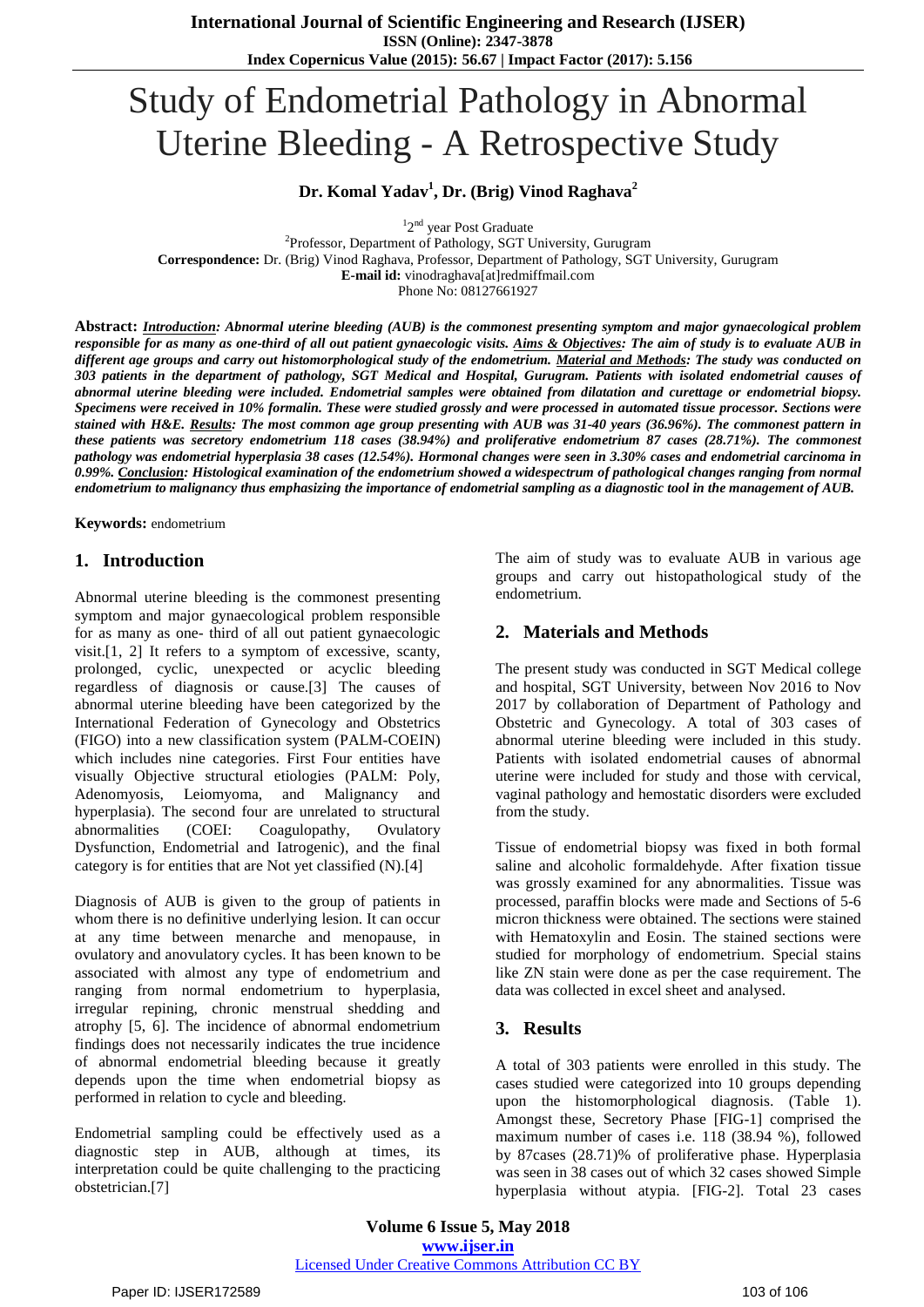(7.59%) revealed Atrophic endometrium. Hormonal changes were observed in 10 cases (3.30%) whereas Disordered endometrium[FIG-3] was observed in 4 (1.32%) cases. Endometrial carcinoma [FIG-4] was encountered in 3 (0.99%) and similar number of cases were encountered for Endometritis and Endometrial polyp. Last, in 14 cases (4.62%), the sample was scanty and inadequate for opinion.

|  |  | <b>Table 1:</b> Distribution of cases |  |  |
|--|--|---------------------------------------|--|--|
|--|--|---------------------------------------|--|--|

| <b>Diseases</b>             | <b>Cases</b> | $\frac{0}{0}$ |
|-----------------------------|--------------|---------------|
| Proliferative phase         | 87           | 28.71         |
| Secretory phase             | 118          | 38.94         |
| Hyperplasia                 | 38           | 12.54         |
| Inadequate                  | 14           | 4.6           |
| Disordered<br>proliferation | 4            | 1.32          |
| Hormonal change             | 10           | 3.30          |
| Endometritis                | 3            | 0.99          |
| Endometrial<br>carcinoma    | 3            | 0.99          |
| Endometrial polyp           | 3            | 0.99          |
| Atrophy                     | 23           | 7.59          |
| Total                       | 303          | 100           |



An age specific comparative analysis of the clinical presentation revealed that maximum number of patients were in the age group of 31-40 years (36.96%), followed by age group of 41-50 years (35.31%) (Table 3).

| <b>Table 2:</b> Distribution of case according to age |              |                |                |                |              |             |              |  |
|-------------------------------------------------------|--------------|----------------|----------------|----------------|--------------|-------------|--------------|--|
|                                                       | Age in years |                |                |                |              |             |              |  |
| <b>Diseases</b>                                       | $20 -$<br>30 | $31 -$<br>40   | $41 -$<br>50   | $51-$<br>60    | 61-<br>70    | $71-$<br>80 | $81 -$<br>90 |  |
| Prolifertive<br>phase                                 | 18           | 31             | 38             |                |              |             |              |  |
| Secretory<br>phase                                    | 28           | 55             | 32             | 3              |              |             |              |  |
| Hyperplasia                                           | 5            | 10             | 17             | 6              |              |             |              |  |
| Inadequate                                            | 3            | $\overline{4}$ | 5              | $\mathbf{1}$   | $\mathbf{1}$ |             |              |  |
| Disordered<br>proliferation                           |              | 2              | 2              |                |              |             |              |  |
| Hormonal<br>change                                    | 1            | 6              | 3              |                |              |             |              |  |
| Endometritis                                          |              | 1              | 1              | 1              |              |             |              |  |
| Endometrial<br>carcinoma                              |              |                | $\mathbf{1}$   | $\overline{2}$ |              |             |              |  |
| Endometrial<br>polyp                                  |              | 1              | $\overline{c}$ |                |              |             |              |  |
| Atrophy                                               |              | 2              | 6              | 8              | 7            |             |              |  |
| Pregnancy<br>changes                                  |              |                |                |                |              |             |              |  |
| <b>Total</b>                                          | 55           | 112            | 107            | 21             | 8            |             |              |  |
| r.<br>$\blacksquare$                                  | ٠            |                |                |                |              |             |              |  |

**Table 2:** Distribution of case and

#### **4. Discussion**

Endometrial biopsy has been a continous source of frustration for the pathologist because of minimal clinical information and biopsy taken at an inappropriate moment of menstrual cycle. The endometrium undergoes regular cyclical changes under recurrent hormonal changes of the ovulatory cycles.

The highest incidence of AUB was noted in the 31-40 years age group in the present study which is in concordance with the results of the study by *Anusuya das et al* whereas *Alpana et al, More et al, Saraswath et al and Muzaffar et al* reported maximum incidence in 41-50 years age group and *Wagh and Swamy et al* reported maximum incidence in 21-30 years age group. (Table 4)

| Authors<br>No.                                                               | $< 20\,$ |                  | $21 - 30$        |       | $31 - 40$ |       | $41 - 50$ |       | 51 and above |                |      |
|------------------------------------------------------------------------------|----------|------------------|------------------|-------|-----------|-------|-----------|-------|--------------|----------------|------|
|                                                                              |          | Total            | $\%$             | Total | $\%$      | Total | $\%$      | Total | $\%$         | Total          | $\%$ |
| Wagh and<br>$\begin{array}{c} \textrm{Swany} \\ \textrm{(1964)} \end{array}$ | 552      | 97               | 17.6             | 215   | 39        | 143   | 25.9      | 94    | 17           | $\mathfrak{Z}$ | 0.5  |
| $\begin{array}{c} \text{Muzaffar} \\ (2005) \end{array}$                     | 260      | $\boldsymbol{0}$ | $\boldsymbol{0}$ | 33    | 12.7      | 102   | 39.2      | 125   | 48.1         | -              |      |

#### **Table 4:** Age and Incidence comparison our figures with other studies.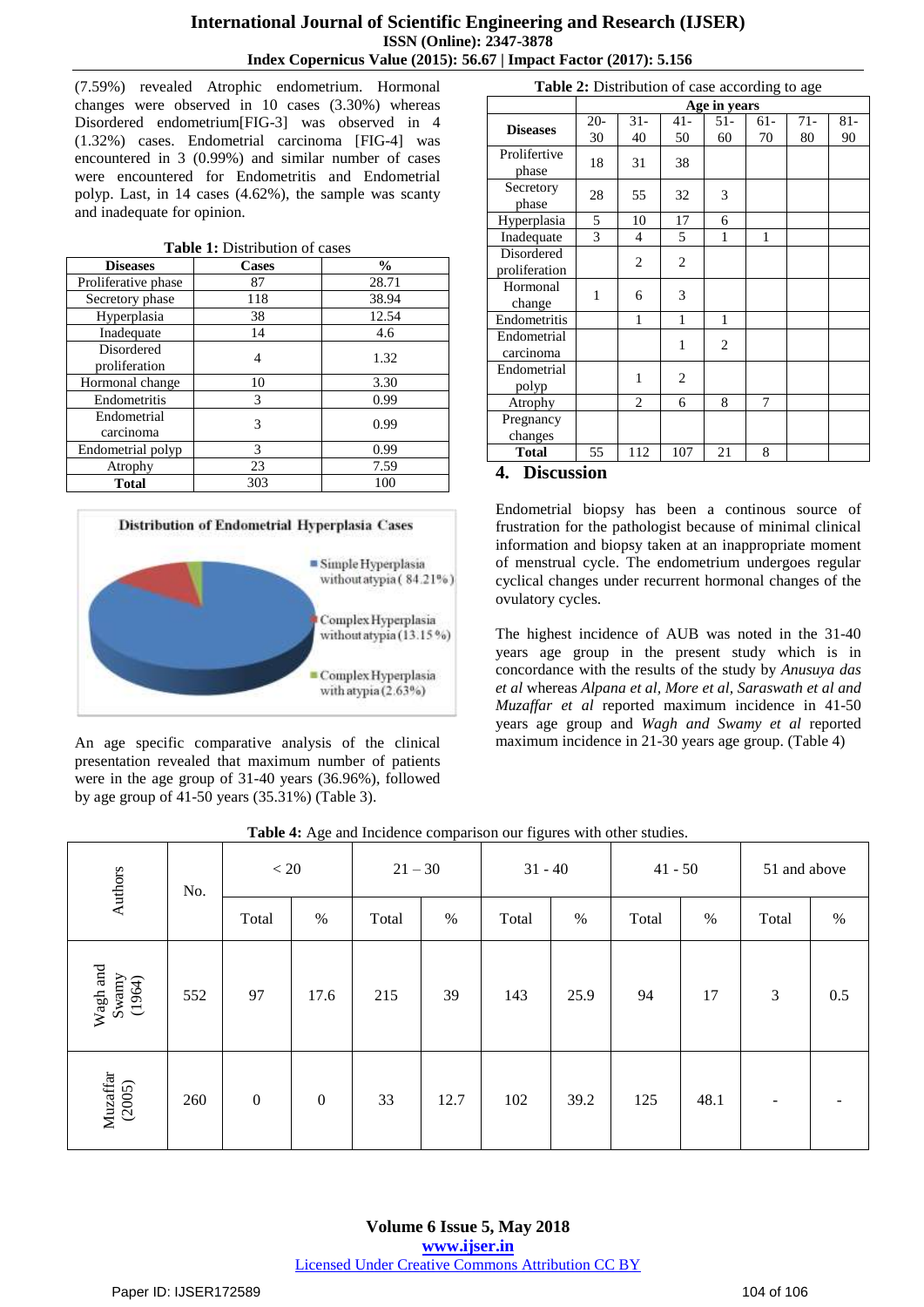Saraswathi (2011) 409 | 6 | 1.5 | 85 | 20.8 | 116 | 28.4 | 137 | 33.5 | 65 | 15.8 More (2016) 202 0 0 36 17.82 72 35.64 81 40.09 8 3.96 Alpana (2016) 300 0 0 16 5.33 109 36.33 146 48.66 29 9.66 Present Study (2017) 303 0 0 55 18.15 112 36.96 107 35.31 29 9.57

**International Journal of Scientific Engineering and Research (IJSER) ISSN (Online): 2347-3878 Index Copernicus Value (2015): 56.67 | Impact Factor (2017): 5.156**

Predominant number of cases in this study showed normal physiologic phases such as proliferative, secretary and atrophic menstrual pattern. The bleeding in the proliferative phase may be due to anovulatory cycles and bleeding in the secretory phase is due to ovulatory dysfunctional uterine bleeding.

The exact cause from the atrophic endometrium is not known. The incidence is higher when compared with results shown by *Sadia khan et al* and *Singh A et al*. It is postulated to be due to anatomic vascular variations or local abnormal hemostatic mechanisms. Thin walled veins, superficial to the expanding cystic glands make the vessel vulnerable to injury.

The incidence of endometrial hyperplasias in this study was less as compared to others. The possible explanation could be that most of patients having lower socicoeconomic status orany risk factors. Identification of endometrial hyperplasia is important because they are thought to be precursors of endometrial carcinoma.

Hormonal change on endometrium was seen in 10 cases (3.30) in our study whereas *Khare et a*l showed almost similar effects of hormone whereas *Abid et al* showed a higher incidence of 27%.

Four cases (1.32%) showed disordered proliferative pattern in our study, which is in accordance with *Shilpa et al*. The term "disordered proliferative endometrium" is difficult to understand. It denotes an endometrium that is hyperplastic but without an increase in endometrial volume.{}It refers to proliferative endometrium not matching to the time of menstrual cycle but is not abnormal enough to be labelled hyperplastic. Disordered proliferative pattern resembles a simple hyperplasia, but the process is focal rather than diffuse.

Endometritis usually follow pregnancy, IUCD insertion and abortion. It may be due to viral, chlamydial, gonococcal, tuberculosis and nonspecific infection. Three cases were seen in our study. No specific infection like tuberculosis was noted in any case.

The incidence of endometrial polyp was 3(0.99%) in our study, all were hyperplastic polyps characterized by simple hyperplasia without atypia. *Sarika et al* found endometrial polyp in 1.48% and *Doraiswami S et al* in 11.2%. Polyps are difficult to be recognized on curettage specimen. They can be identified as polypoidal fragments line by epithelium on three sides, fibrous stroma and thick walled blood vessels. And three endometrial carcinoma cases were found in this study

## **5. Conclusion**

Histological examination of the endometrium showed a widespectrum of pathological changes ranging from normal endometrium to malignancy thus emphasizing the importance of endometrial sampling as an diagnostic tool in the management of abnormal uterine bleeding. Endometrial evaluation in different age groups helps in the management, espically in perimenopausal and postmenopausal age groups. Accurate analysis of endometrial samplings is the key to effective therapy and optimal outcome.

#### **References**

- [1] Dangal G. A study of endometrium of patients with abnormal uterine bleeding at Chitwan valley, Kathmandu University Medical Journal. 2003; 1 (2): 110-112.
- [2] Khare A, Bansal.R, Sharma S et al. Morphological spectrum of endometrium in patients presenting with dysfunctional uterine bleeding. People's Journal of Scientific Research. 2012; 5(2): 13-16.
- [3] Rosai J: Female reproductive system-uterus-corpus. In: Rosai and Ackermann's Surgical Pathology. 9<sup>th</sup>